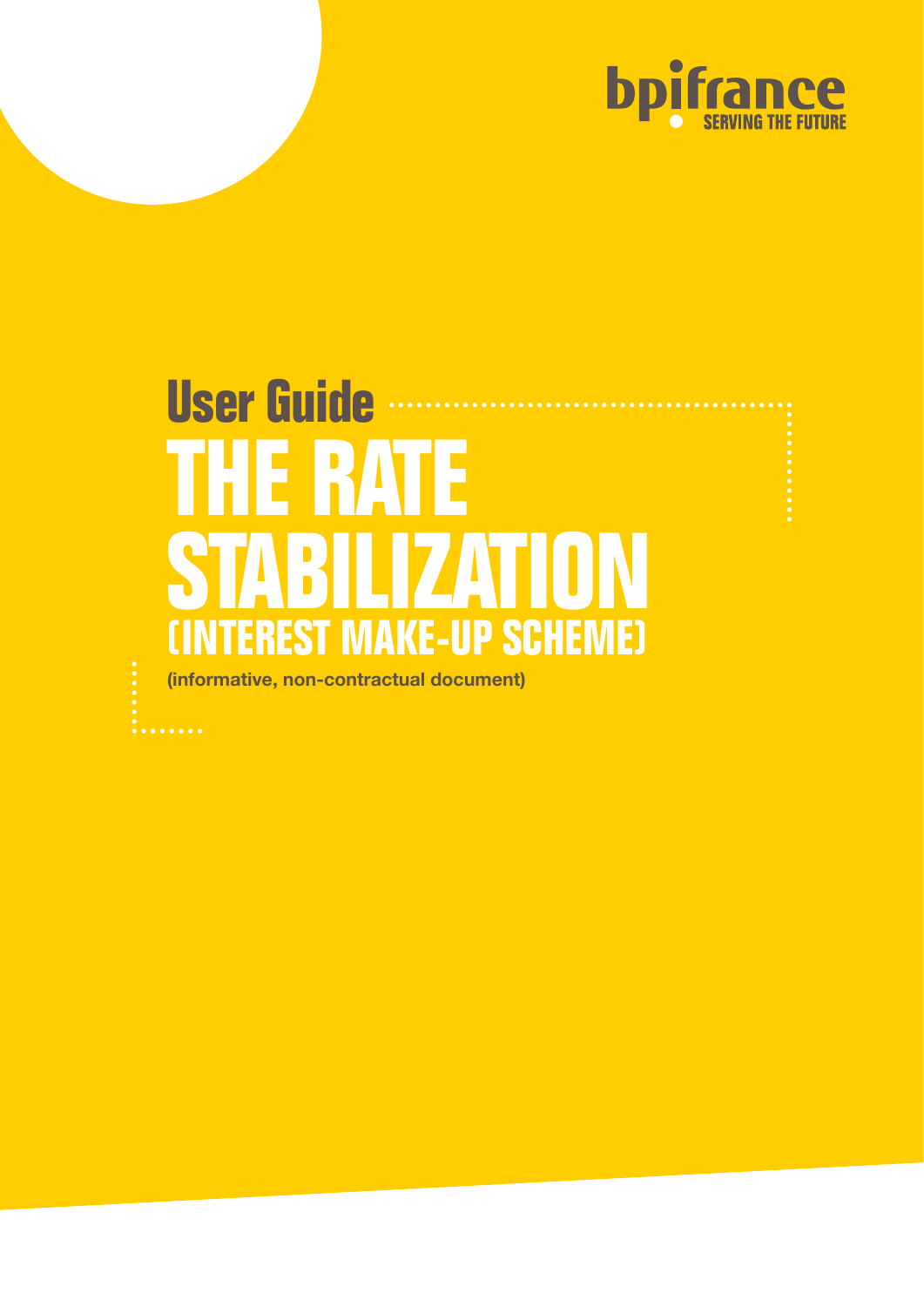# **01. WHAT IS THE RATE STABILIZATION (INTEREST MAKE-UP SCHEME)?**

**The Rate Stabilization ("stabilisation de taux")** is an interest make-up scheme managed by Natixis on behalf of the French State which enables exporters and banks to offer a fixed borrowing rate to customers of French export.

In practice, this procedure provides banks the opportunity to offer a fixed rate (governed by terms determined in the OECD Arrangement on officially supported Export credits) to export credits supported by Bpifrance Assurance Export. For all new credit insurance requests, the Rate Stabilization is based on a 6-month Euribor period for the Euro and a 6-month Libor period for the JPY and the US Dollar (for other currencies, please contact Natixis: d.a.i@natixis.com).

The Stabilized Rate contributes to the attractiveness of the French exporter offer. The Rate Stabilization allows exporters to give more visibility to their buyer on the cost of financing of their project, due to the fixed nature of the debt rate during the drawdown and repayment periods and thanks to the possibilities of maintaining the fixed rate in the negotiation period prior to the signature of the commercial contract and during the financing closing period. Commercial contracts with a small value and originated by SMEs (which is not a subsidiary of a large group and with an annual turnover  $≤$  €150 M) can benefit from attractive financing conditions.

The Rate Stabilization is available at the exporter's request for all export transactions benefiting from a Bpifrance Assurance Export credit insurance. The granting of the Rate Stabilization will be considered on a case-by-case basis for project financing, strategic project insurance, nuclear energy projects or for the sales of a parent company to its subsidiary.

Eligible credit institutions to the Rate Stabilization procedure are those benefiting from a European Union license (including subsidiaries and branches from non-European Union credit institutions established in the European Union zone).

## **02. WHICH ARE THE DIFFERENT TYPES OF STABILIZED RATES?**

The Stabilized Rate can take **3 possible values,** depending on the underlying export contract:

- Commercial Interest Reference Rate, "CIRR" (« TICR »)
- Constructed Rate ("Taux Construit")
- Adjusted Rate ("Taux Adapté")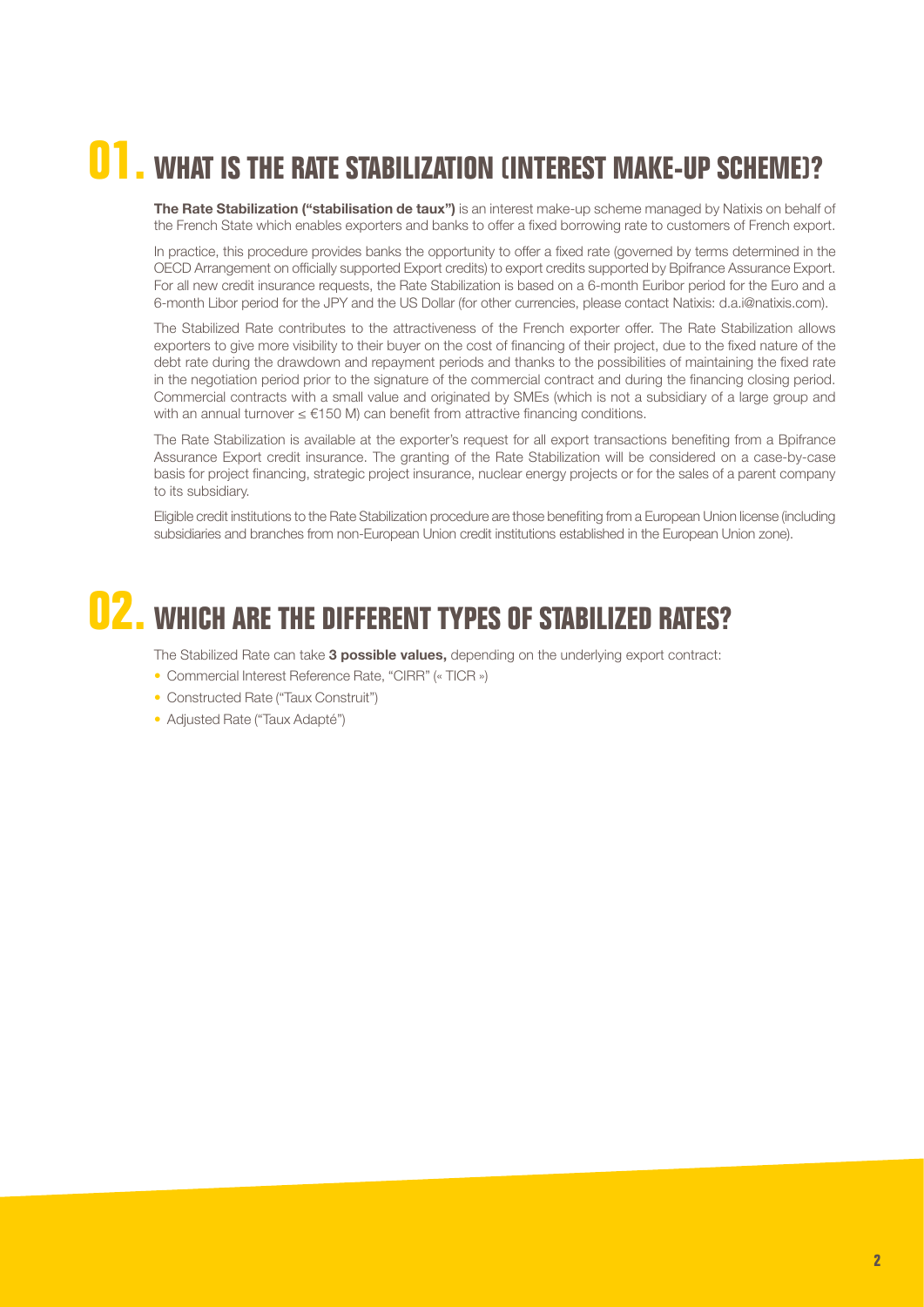If the contract involves a SME which is not a subsidiary of a large group and with a turnover ≤ €150 M **CIRR** 

If the total amount of the contract is ≤ €100 M with a construction period ≤ 4 years CIRR

If the amount of the contract is valued between €100 M and €500 M with a construction period ≤ 4 years **Constructed Rate**

If the total amount of the contract is  $> \text{\textsterling}500$  M or with a construction period longer than 4 years

**Adjusted Rate - communicated on request** (Contact details: d.a.i@natixis.com)

If the contract falls under the OECD Arrangement Appendices I to VII (ship, nuclear, civil aircraft, renewable energy, rail infrastructure, project finance)

**Adjusted Rate – communicated on request** (Contact details: d.a.i@natixis.com)

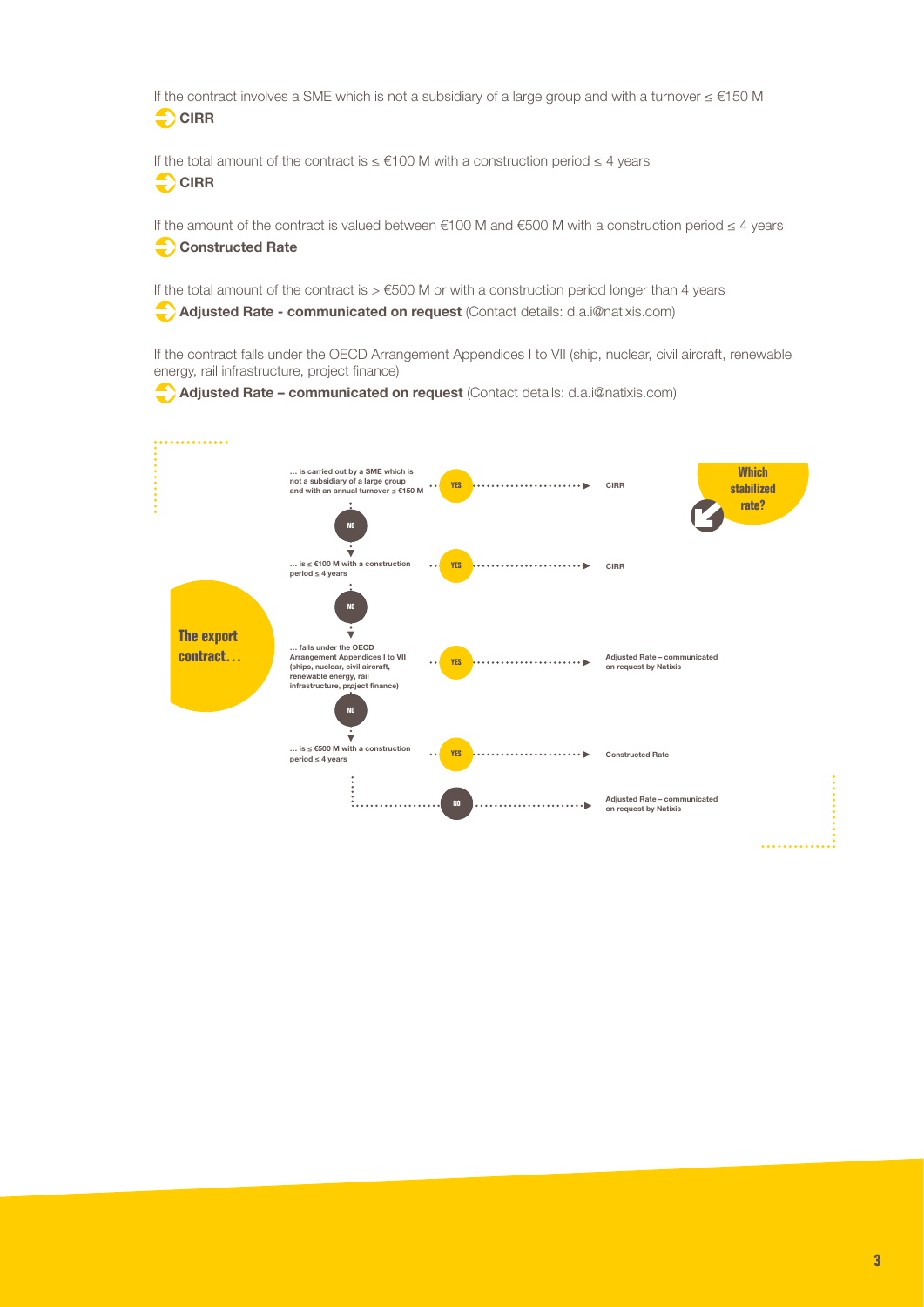# **03. WHAT IS THE CIRR AND WHERE TO FIND ITS VALUE?**

**The commercial interest reference rate CIRR** is the minimum fixed rate **set monthly by the OECD** based on the return of the highest-rated sovereign bonds increased by 100 bps. Only export credits under public support and falling under the framework of the OECD Arrangement can benefit from the CIRR. It is published no later than the 10th of each month and is valid from the 15th of the month in which it is published to the 14th of the following month. It is available for several currencies, including the Euro and US Dollar.

**www.bpifrance.fr/Qui-sommes-nous/Nos-metiers/International/Assurance-Export/Procedure-destabilisation-de-taux-d-interet**

### **04. WHAT IS THE CONSTRUCTED RATE AND WHERE TO FIND ITS VALUE?**

The Constructed Rate is always higher or equal to the CIRR in force. It is set by Natixis AI in conjunction with the French public authorities (Direction Générale du Trésor) and is published no later than the 10th of each month on the Bpifrance website. Its validity period is the same as the CIRR (e.g from the 15th of the current month to the 14th of the following month). If the project is eligible for the Constructed Rate, **it will automatically be the selected rate when** it is granted.

The Constructed Rate considers the construction period and the repayment period. The execution period is defined as the time between the date of signature of the Credit Agreement (usually corresponding to T0, marking the start of the exporter contractual responsibilities) and the starting point of credit as stated by the exporter.

**www.bpifrance.fr/Qui-sommes-nous/Nos-metiers/International/Assurance-Export/Procedure-destabilisation-de-taux-d-interet**

### **05. WHAT IS THE ADJUSTED RATE?**

**The Adjusted Rate** is set for high value contracts (> €500 M), long-term contracts (> 4 years) and contracts falling under the OECD Arrangement Appendices I to VII (ship, nuclear, civil aircraft, renewable energy, rail infrastructure, project finance). This Adjusted Rate is quoted by Natixis and the French public authorities (Direction Générale du Trésor) at the request of the exporter or the bank (Contact details: **d.a.i@natixis.com**).

The request must be sent by email to **d.a.i@natixis.com** and must state the following information:

- amount of the commercial contract,
- amount of the credit,
- the drawdown period,
- the repayment period,
- the starting point of credit,
- the interest capitalization (Yes/No),
- the premium capitalization (Yes/No).
- the Stabilized Offer Rate (Yes/No),
- the Stabilized Contract Rate (Yes/No),
- the 4-month additional lock-in period option (Yes/No),
- OECD Arrangement (Yes/No),
- OECD Sector Understandings (Yes/No If yes, please specify)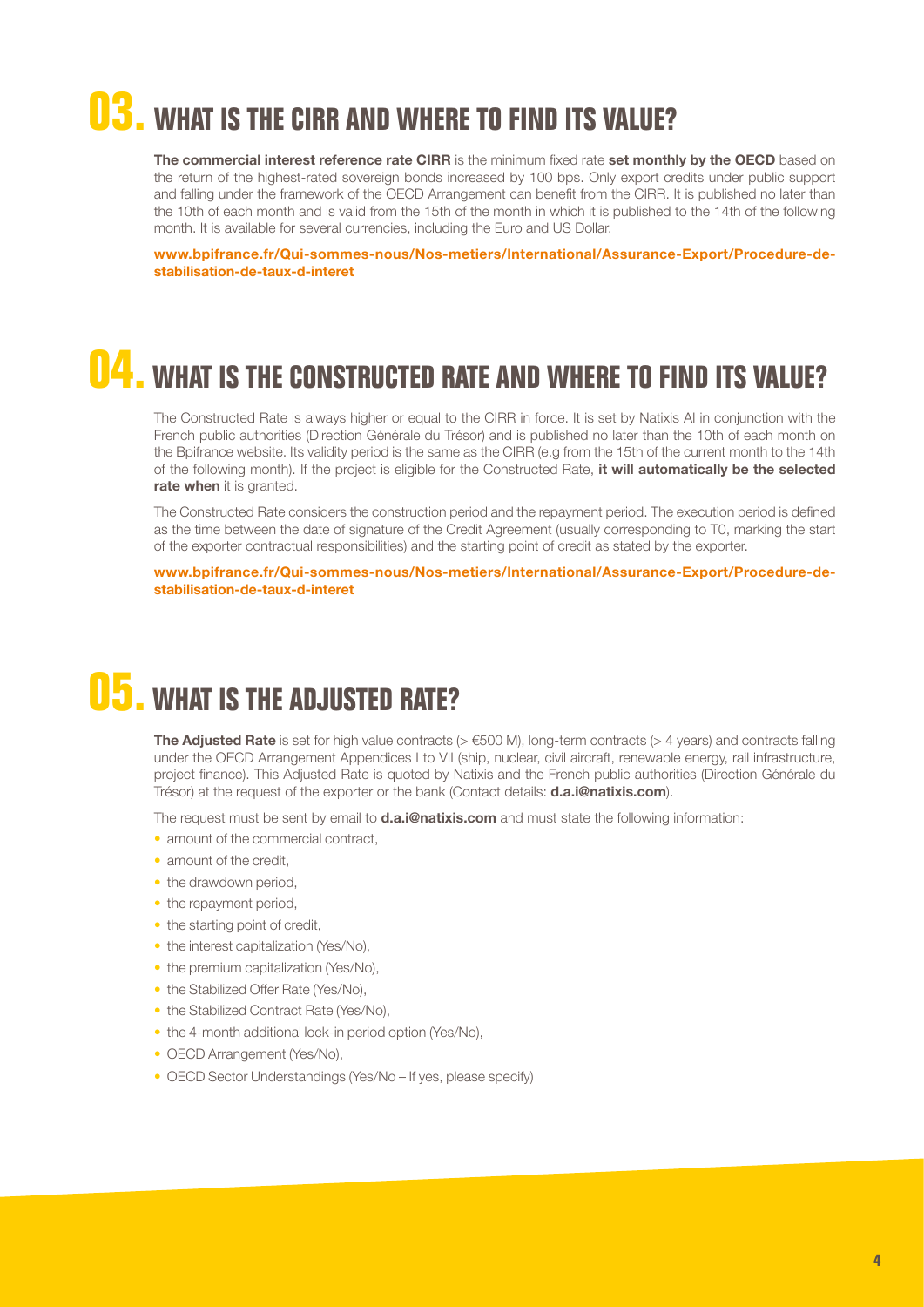# **06. WHICH MARGINS WILL BE RETROCEDED AND COVERED?**

Margins retroceded to the banks by Natixis in the framework of the stabilization procedure are set at:

- **35** bps for loans ≥ €10 M for high-income OECD countries
- **45** bps for loans < €10 M for high-income OECD countries
- **55** bps for loans ≥ €10 M for other countries
- **65** bps for credits < €10 M for other countries

#### **Is the margin retroceded for all Stabilized Rates?**

**Yes,** the margins are retroceded for all Stabilized Rates: CIRR, Constructed Rate and Adjusted Rate.

#### **What margin will be guaranteed by Bpifrance Assurance Export?**

A margin of 20bps in addition to the Stabilized Rate can be covered by Bpifrance Assurance Export.

(Reminder: Covered margins for market rates correspond to 85pbs for countries classified in category II by the OECD and for credits <€10 M, 75bps for category II countries and credits ≥ €10 M, 65bps for category I countries and credits <€10 M and 55 bps for category I countries and credits  $\geq$  €10 M).

### **07. TERMS AND CONDITIONS FOR SETTING AND MAINTAINING STABILIZED RATES**

When the credit insurance application is submitted for a project, before signature of the commercial contract, the applicant may either request the:

- Stabilized Offer Rate ("Taux à l'Offre") or,
- Stabilized Contract Rate ("Taux au Contrat ») or,
- Stabilized Rate at the signing date of the Financing Contract ("Taux stabilisé au Contrat de Financement").

When the commercial contract has already been concluded at the time of the credit insurance application, the applicant may either request the:

- Stabilized Rate after the signing date of the Commercial Contract ("Taux Stabilisé sur Contrat Conclu") or,
- Stabilized Rate at the signing date of the Financing Contract ("Taux Stabilisé au Contrat de Financement").

It is possible to request in the initial credit insurance application to benefit from a maintenance of the Stabilized Rate after signing the commercial contract (excluding the Rate at the signing date of the Financing Contract) for 4 additional months (for 2 extensions of 4 months instead of one) with an increase of 20 bps (the additional lockin rate period margin). This additional lock-in period margin will be added to the Stabilized Rate (Stabilized Offer Rate, Stabilized Contract Rate, Stabilized Rate after the signing date of the Commercial Contract) including in case of revision of this rate based on the Stabilized Rate in force at the holding rate expiration period. **Please note: Starting from the date of the request,** *any additional lock-in rate period option* **is irreversible and cannot be cancelled. This option will apply not only to all offers of cover but also to final insurance policy.**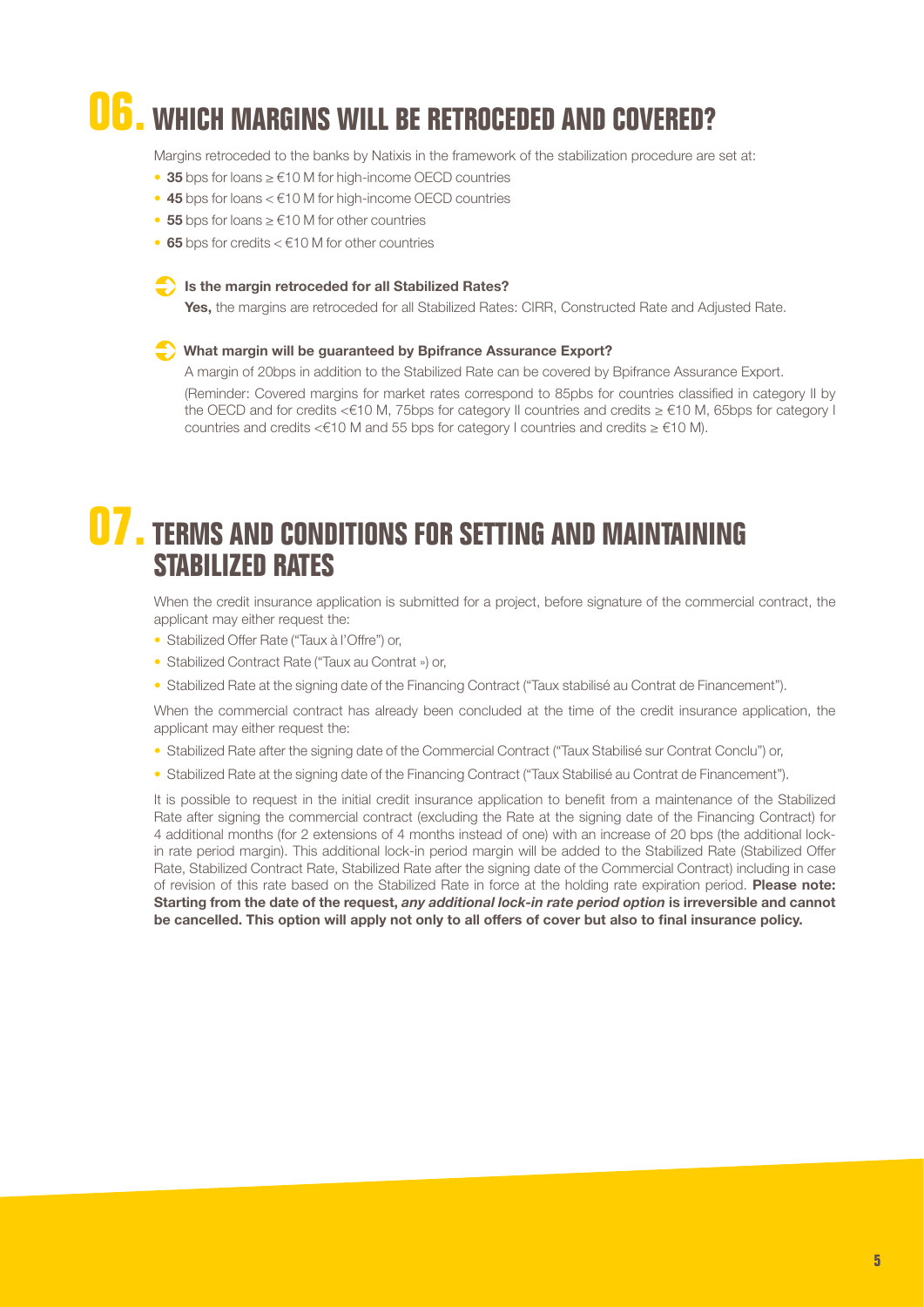

#### **What happens when the credit agreement is not signed before the end of the 8-(or 12-) month period?**

The Stabilized Rate will be revised upward only, at each new 4-month extension period based on the rate in force at the expiration validity date of the offer of cover, increased by a 20 bps additional lock-in period margin in case of an additional lock-in period option up to 12 months.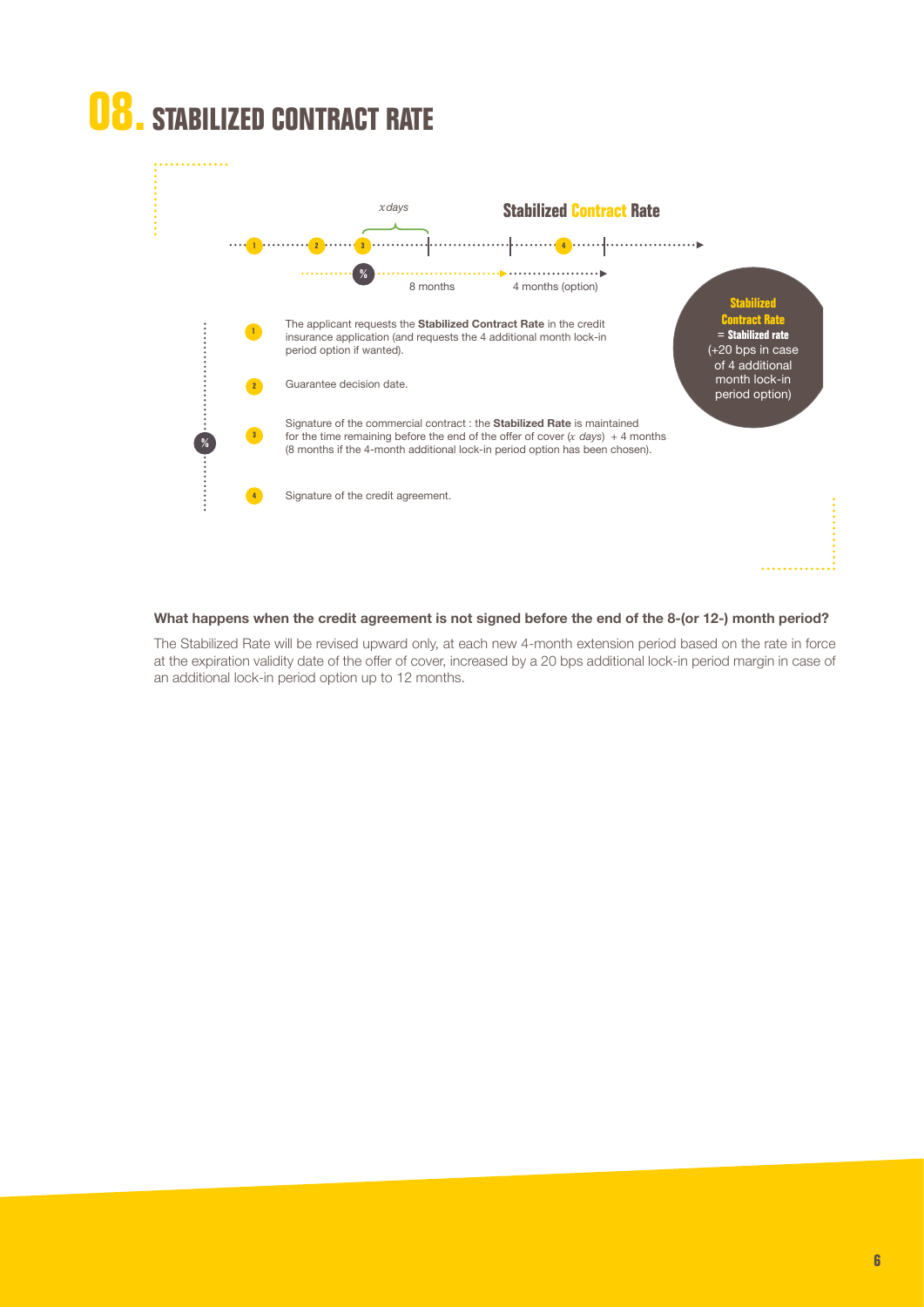# **09. STABILIZED OFFER RATE**



#### **What happens when the commercial contract is not signed before the end of the 120-day period?**

A new revision of the Stabilized Rate can be requested. It will be set based on the Stabilized Rate in force at this point in time. It will also be possible to choose again between the « Stabilized Contract Rate» and the « Stabilized Offer Rate».

#### **What happens when the commercial contract has already been signed but not the credit agreement before the end of the 8-(or 12-) month period?**

The Stabilized Rate will be revised upward only, at each new 4-month extension period based on the rate in force at the expiration validity date of the offer of cover, increased by i) a 20 bps additional lock-in period margin in case of an additional lock-in period option up to 12 months and ii) a 20 pbs holding margin to be added to the CIRRs when fixing at bid.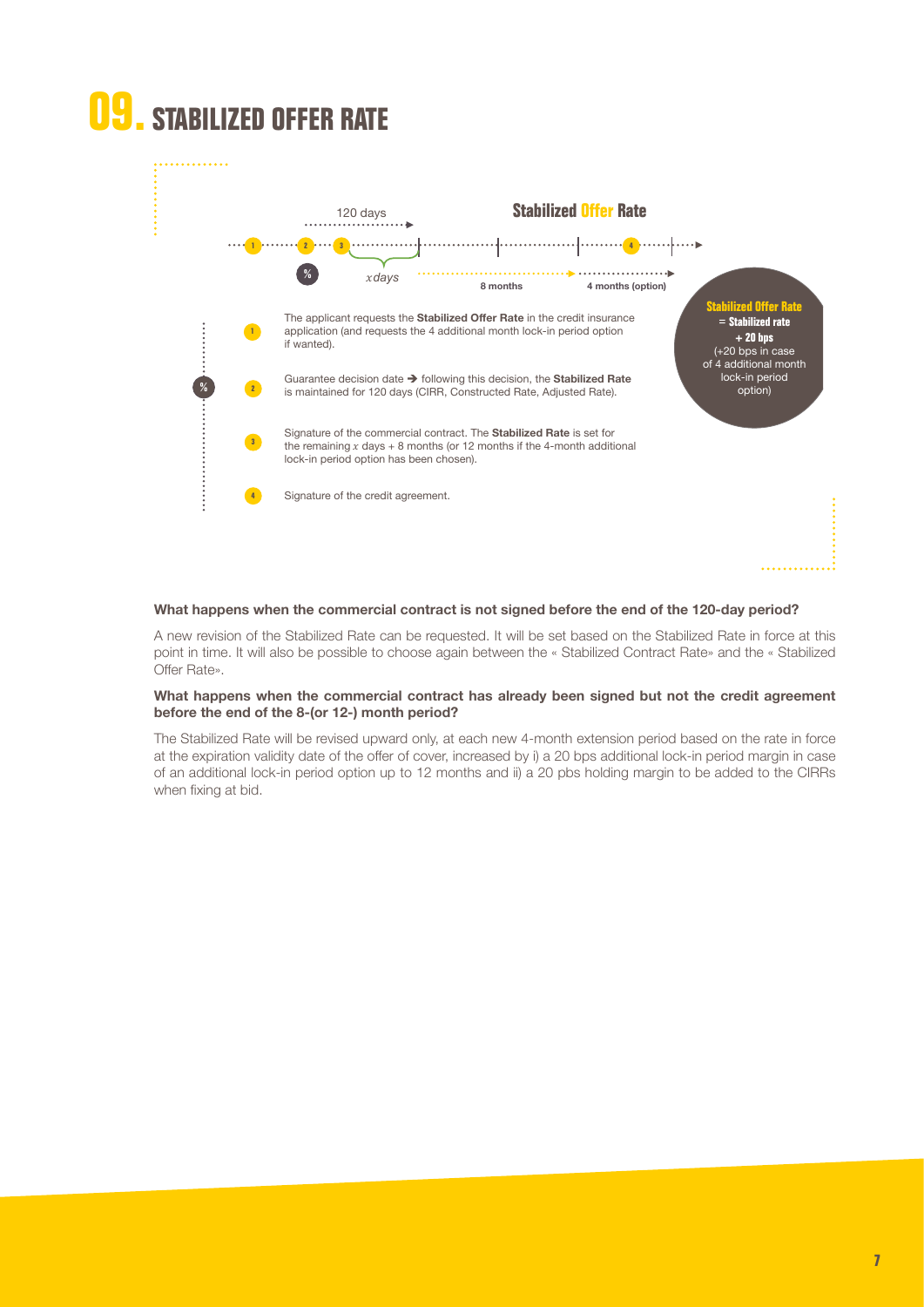### **STABILIZED RATE AFTER THE SIGNING DATE OF THE COMMERCIAL CONTRACT**



#### **What happens when the credit agreement is not signed before the end of the 8-(or 12-) month period?**

The Stabilized Rate will be revised upward only, at each new 4-month extension period based on the rate in force at the expiration validity date of the offer of cover, increased by a 20 bps additional lock-in period margin in case of an additional lock-in period option up to 12 months.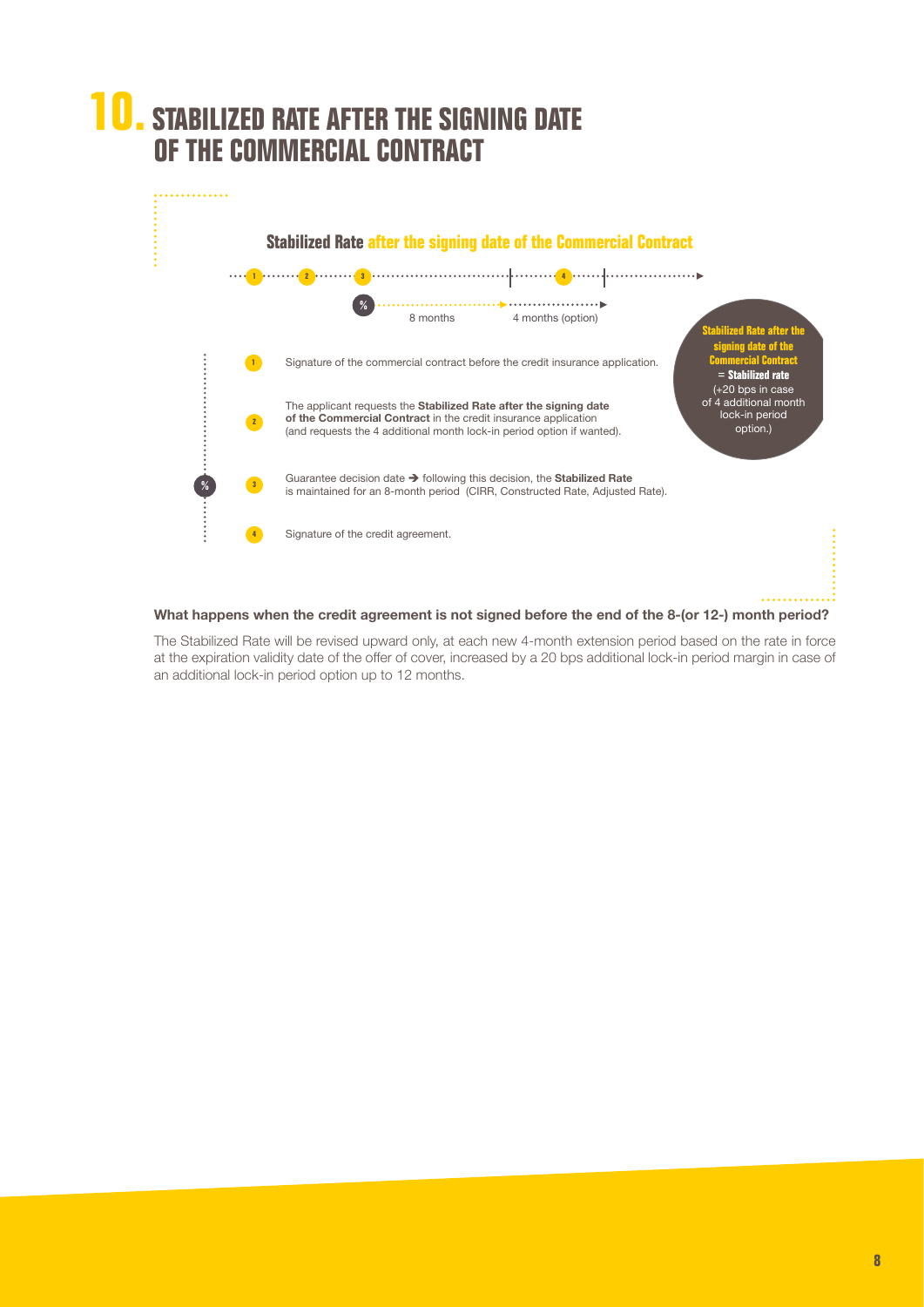

#### **What happens to the holding period of 8 (or 12) months?**

This period does not exist in case of a Stabilized Rate at the signing date of the Financing Contract. Bpifrance will offer the Stabilized Rate but its value will only be determined at the signing date of the credit contract.

## **12. WAIVER OF CONDITIONS PRECEDENT**

For loans ≥ €25 M, if conditions precedent are not fulfilled (applicable to all drawings), as stated in the credit agreement, within a 8-month period after its signature, the Stabilized Rate will be revised upward based on the Stabilized Rate in force at the 8-month period expiration date (or based on a new Adjusted Rate if applicable) upon simple notification from Natixis to the policyholder. In this case, the Stabilized Rate will be revised upward only, every 4 months on simple notice by Natixis, based on the Stabilized Rate in force at this point in time, until final fulfillment of the conditions precedent, date on which the final rate will be fixed by an insurance policy amendment.

## **13. POSTPONEMENT OF THE STARTING POINT OF CREDIT**

If the starting point of credit is postponed or in case of new tranches for multiple tranches contracts, the applied rate will be revised upward.